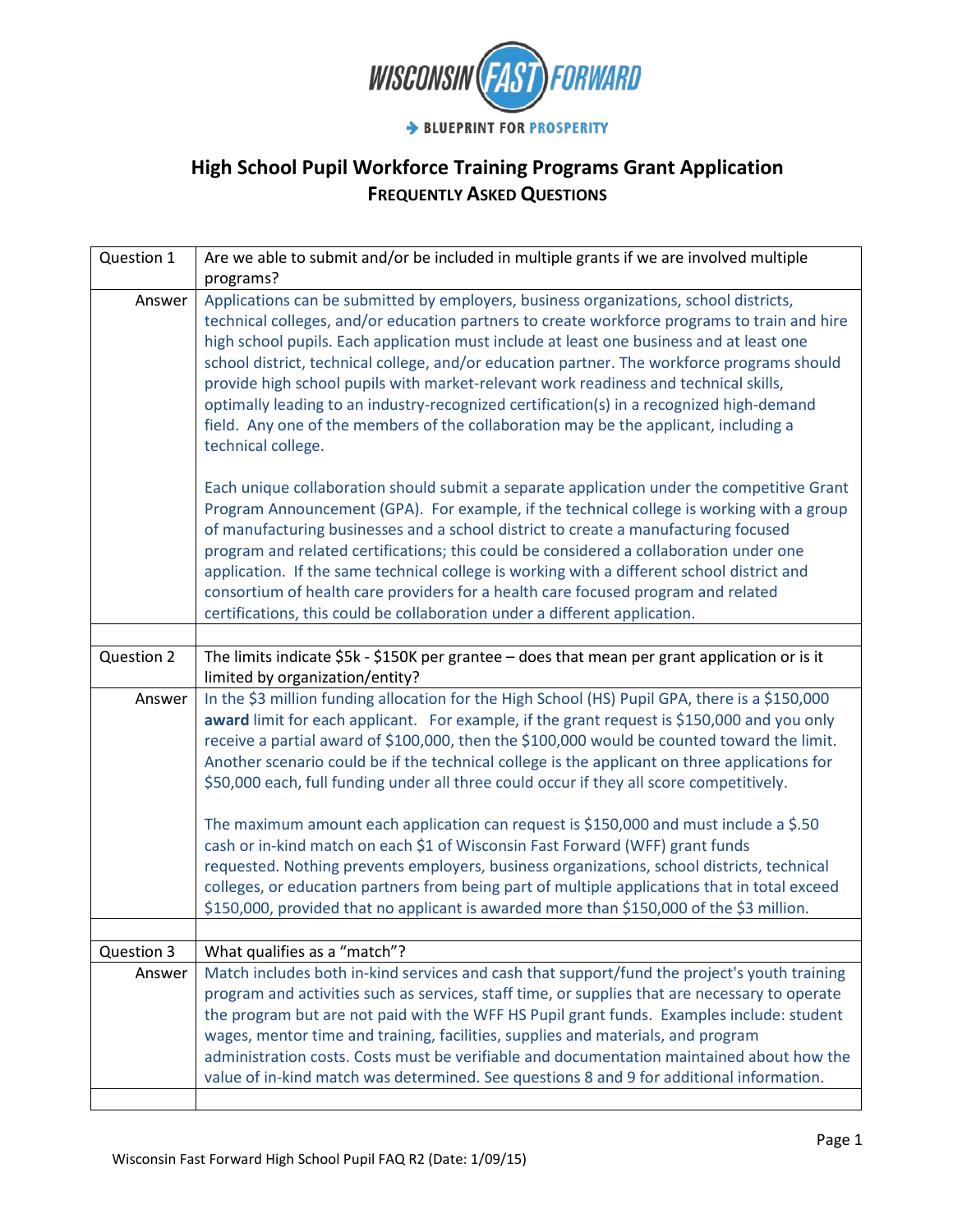

| Question 4 | What is an industry-recognized certification?                                                      |
|------------|----------------------------------------------------------------------------------------------------|
| Answer     | As stated on page 4 of the HS Pupil GPA, the workforce training programs should provide            |
|            | high school pupils with market-relevant work readiness and technical skills, leading to an         |
|            | industry-recognized certification(s) in a high-demand field per the Career and Technical           |
|            | Education (CTE) Incentive Grant Certifications List. Projects must select from the ACT 59          |
|            | Approved 2014 Certifications List only, which is posted in the HS Pupil Program website at         |
|            | http://wisconsinfastforward.com/prosperity/pupil/.                                                 |
|            | http://cte.dpi.wi.gov/sites/default/files/imce/cte/pdf/approvedcertlist.pdf                        |
|            | *Industry-recognized certifications tend to have two or more of the following attributes:          |
|            | The certifying organization is nationally recognized within the industry sector;<br>$\bullet$      |
|            | The certifying agency may be a State of Wisconsin agency;<br>$\bullet$                             |
|            | The certification is endorsed by multiple companies within the industry sector;<br>$\bullet$       |
|            | The certification makes the holder more "desirable" or "hirable" by companies<br>$\bullet$         |
|            | within the industry sector;                                                                        |
|            | The certification requirements, training, and skill assessments are reviewed,<br>$\bullet$         |
|            | validated, and/or endorsed by industry sector representatives;                                     |
|            | The certification may provide entrance into further education and training if desired<br>$\bullet$ |
|            | by the certification holder.                                                                       |
|            | *Examples of industry-recognized certifications include, but are not limited to:                   |
|            | Youth Apprenticeship Certificates (as noted on list)<br>$\bullet$                                  |
|            | National Institute for Metalworking Skills (NIMS)-Machining Level 1<br>$\bullet$                   |
|            | NIMS - Metalforming Level 1<br>$\bullet$                                                           |
|            | <b>Assistant Child Care Teacher (ACCT)</b><br>$\bullet$                                            |
|            | <b>EMT Basic (DHS)</b><br>$\bullet$                                                                |
|            | Co-op Skill Standards Certificates in Construction, Electronics, Marketing, etc.<br>$\bullet$      |
|            |                                                                                                    |
| Question 5 | May the training program involve a "locally-approved" certificate program developed by a           |
|            | technical college that is not a Wisconsin Technical College System (WTCS) "State-Approved"         |
|            | Career Pathway Certificate or "State-Approved" Embedded Technical Diploma?                         |
| Answer     | No. Only existing WTCS "State-Approved" Career Pathway Certificates (CPSs) or "State-              |
|            | Approved" Embedded Technical Diplomas (ETDs) accessible by high school students are                |
|            | eligible for the HS Pupil Grant Program.                                                           |
|            |                                                                                                    |
| Question 6 | Will a Youth Apprenticeship student's certificate of occupational proficiency be sufficient to     |
|            | meet the industry recognized certification requirement?                                            |
| Answer     | Yes.                                                                                               |
|            |                                                                                                    |
| Question 7 | What is the difference between Tuition and Instructional Costs?                                    |
| Answer     | Tuition versus instructional costs may be a confusing topic related to grant-eligible expenses.    |
|            | The following definitions and examples provide a more detailed distinction between the two:        |
|            | (1) Instructional costs are those related to instruction and delivery of current, new, or          |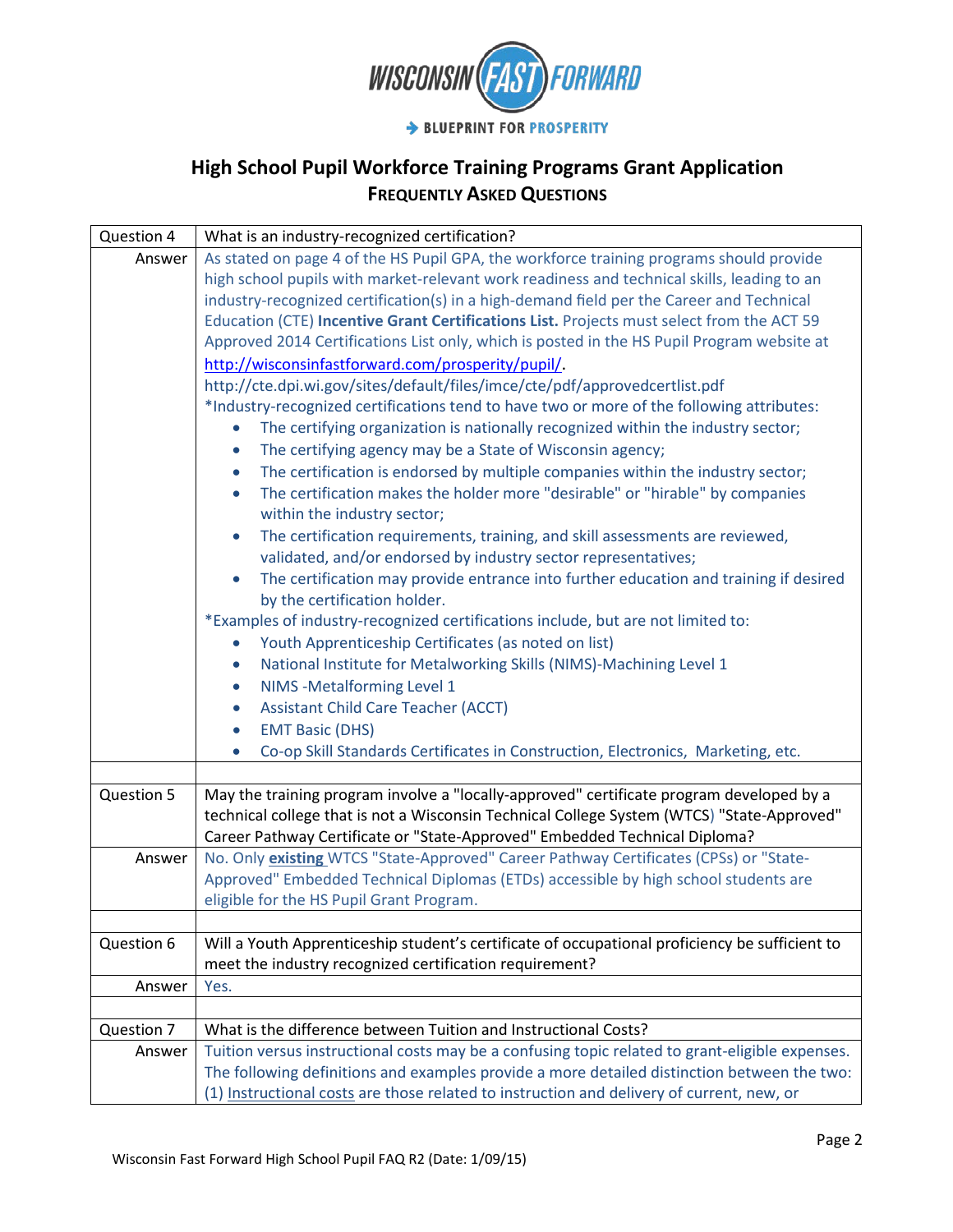

|             | modified coursework that leads to an industry recognized credential. Costs such as instructor<br>time, professional development, supplies, and materials (other than capital equipment)<br>necessary to meet the educational objectives of the activity may also be included. For<br>example, an instructor is paid \$40 per hour to teach "Introduction to Basic Machining" class<br>for 80 hours, totaling \$3,200. Instructional costs, in this definition, are eligible expenses<br>through the grant (and may also serve as match). (2) Tuition is the cost per credit that is paid<br>to an institution of learning (e.g. technical college, university, etc.) for a student to enroll in a<br>course. For example, tuition for a 3-credit "Nursing Assistant" course may be \$434.85, which<br>equates to a cost of \$144.85 per credit. Please note that tuition is not an eligible expense<br>under the requirements of the HS Pupil Program Grant.                                                                                                                                                                                                                                                                                                                      |
|-------------|-----------------------------------------------------------------------------------------------------------------------------------------------------------------------------------------------------------------------------------------------------------------------------------------------------------------------------------------------------------------------------------------------------------------------------------------------------------------------------------------------------------------------------------------------------------------------------------------------------------------------------------------------------------------------------------------------------------------------------------------------------------------------------------------------------------------------------------------------------------------------------------------------------------------------------------------------------------------------------------------------------------------------------------------------------------------------------------------------------------------------------------------------------------------------------------------------------------------------------------------------------------------------------------|
| Question 8  | What constitutes capital equipment?                                                                                                                                                                                                                                                                                                                                                                                                                                                                                                                                                                                                                                                                                                                                                                                                                                                                                                                                                                                                                                                                                                                                                                                                                                               |
| Answer      | Capital equipment is defined as any one item that costs more than \$5,000 and has an<br>expected life greater than one year. WFF HS Pupil grant funds may not be used for the<br>purchase of capital equipment. However, as per "Section 4.2: Budget Narrative" of the HS<br>Pupil Grant Application under line item (f.)"Consultant/Contractual", you may use grant<br>and/or matching funds for an equipment "operating lease" needed for a training program. In<br>some cases, this cost may need to be prorated to the actual amount of time the equipment<br>is used by students in the training program. Note that a "capital lease" is not an allowable<br>grant expense, which is a lease-to-own contract. A "capital lease" may be an allowable match<br>as long as it is prorated to the amount of time students are using the equipment for the<br>duration of the training program. If purchased for the training program by the applicant (or a<br>partnering agency), this would be reflected as a match in line item (e). "Supplies and<br>Materials" in "Section 4.2: Budget Narrative" of the application. Again, the total cost may<br>need to be prorated for the amount of time the students are actually using the equipment<br>during the training program. |
| Question 9  | Can a gift in kind be a piece of equipment from a company that costs more than \$5,000?                                                                                                                                                                                                                                                                                                                                                                                                                                                                                                                                                                                                                                                                                                                                                                                                                                                                                                                                                                                                                                                                                                                                                                                           |
| Answer      | As stated in Question 8, capital equipment is defined as any one item that costs more than                                                                                                                                                                                                                                                                                                                                                                                                                                                                                                                                                                                                                                                                                                                                                                                                                                                                                                                                                                                                                                                                                                                                                                                        |
|             | \$5,000 and has an expected life greater than one year. The total purchase cost would not be<br>eligible as a match, but you could prorate the cost of the capital equipment to the actual<br>amount of time the students are training on it for the duration of the training time specified.<br>If gifted or donated to the training program, this would be reflected as a match in line item<br>(e). "Supplies and Materials" in "Section 4.2: Budget Narrative" of the application.                                                                                                                                                                                                                                                                                                                                                                                                                                                                                                                                                                                                                                                                                                                                                                                            |
| Question 10 | Are Workforce Development Boards and technical colleges considered eligible legal entities                                                                                                                                                                                                                                                                                                                                                                                                                                                                                                                                                                                                                                                                                                                                                                                                                                                                                                                                                                                                                                                                                                                                                                                        |
|             | for applications?                                                                                                                                                                                                                                                                                                                                                                                                                                                                                                                                                                                                                                                                                                                                                                                                                                                                                                                                                                                                                                                                                                                                                                                                                                                                 |
| Answer      | Yes, Workforce Development Boards and technical colleges are considered eligible legal<br>entities for the WFF HS Pupil Grant applications.                                                                                                                                                                                                                                                                                                                                                                                                                                                                                                                                                                                                                                                                                                                                                                                                                                                                                                                                                                                                                                                                                                                                       |
|             |                                                                                                                                                                                                                                                                                                                                                                                                                                                                                                                                                                                                                                                                                                                                                                                                                                                                                                                                                                                                                                                                                                                                                                                                                                                                                   |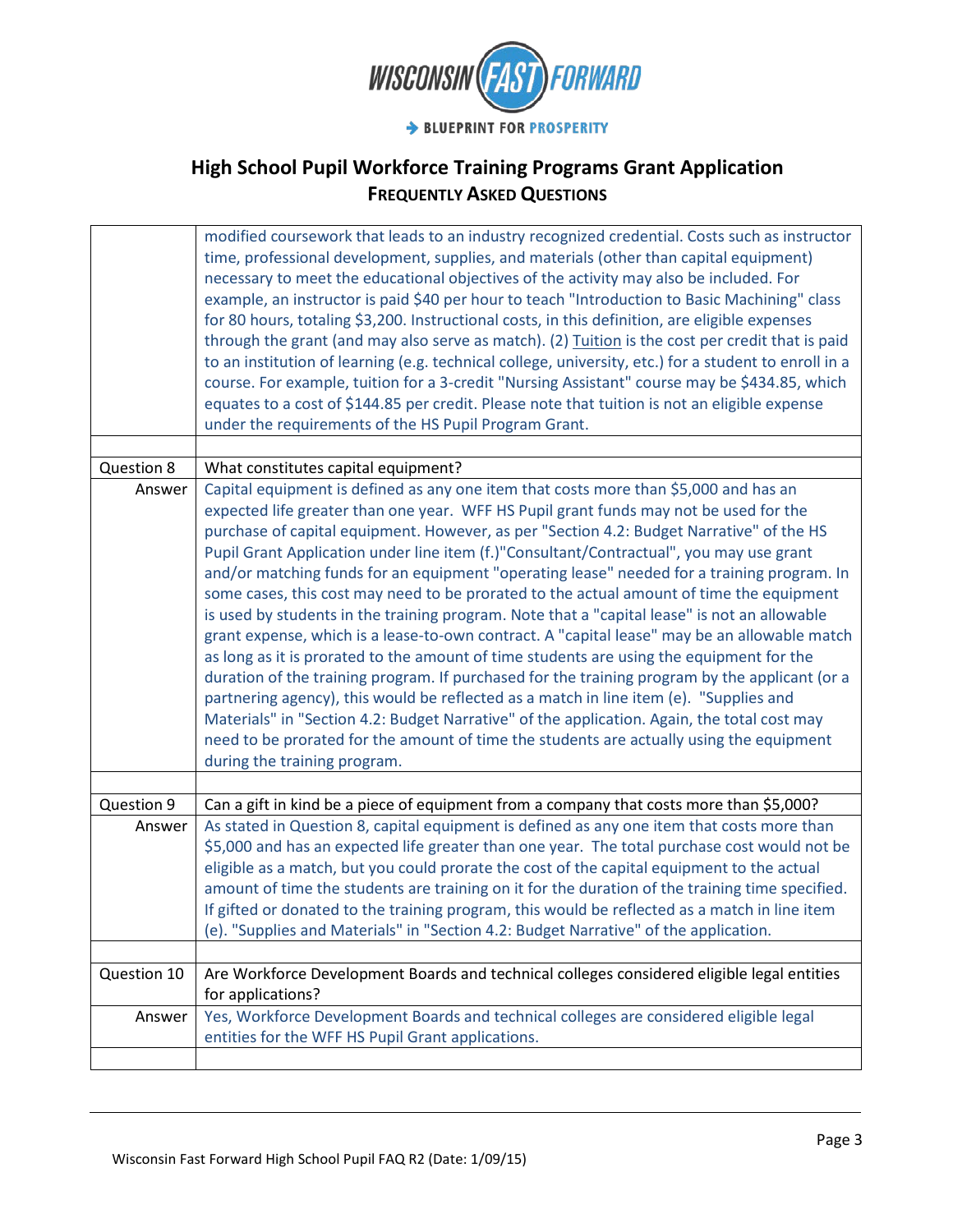

| Question 11 | Are pupils required to be in paid employment during the training program period?               |
|-------------|------------------------------------------------------------------------------------------------|
| Answer      | The training program must include paid employment during the training and/or a                 |
|             | commitment of employment upon completion. Applications that have both will receive             |
|             | additional consideration during the application review process.                                |
|             |                                                                                                |
| Question 12 | Who may serve as the fiscal agent?                                                             |
| Answer      | For purposes of the WFF HS Pupil Grant, the applicant will also serve as the fiscal agent.     |
|             |                                                                                                |
| Question 13 | What is the difference between the 80% planned placement goal and 85% post-project             |
|             | placement rate?                                                                                |
| Answer      | Each successful grant application must include a projection of the number of students who      |
|             | will participate in and complete the training as well as written commitment from               |
|             | participating businesses (e.g., "planned placement"). One of the program goals is to achieve   |
|             | a job placement rate of 85% of all students who will complete the training (e.g., "post-       |
|             | project placement rate"). Job placement outcomes may be either full time or part time          |
|             | employment within six months of training program completion. Successful grant                  |
|             | applications will include a detailed plan that describes how the job placement projection will |
|             | be achieved and supported by letters from the businesses.                                      |
|             | The 80% "planned placement" goal is the number of placements that employers anticipate         |
|             | they can commit to at the time the grant application is submitted (pre-project) as evidenced   |
|             | by letters of commitment. Commitments may include known openings, intent to interview,         |
|             | projected employment vacancies, and/or hiring of qualified applicants. This number should      |
|             | equate to at least 80% of the students trained in the project. For example, if your project    |
|             | proposes to train 30 students, then the application must include planned placement             |
|             | commitments from businesses for 24 or more (e.g., 30 x .8 = 24 pupils)                         |
|             | Applicants should then aspire to achieve a goal of actually placing at least 85% of the pre-   |
|             | project planned placements within six months of training completion ("post-project             |
|             | placement rate"). So, in the example stated above, the goal would be 85% of the 24 pupils      |
|             | (20 or more pupils) placed in employment within six months of training program completion      |
|             | (e.g., 24 x .85 = 20 pupils).                                                                  |
|             |                                                                                                |
| Question 14 | Based on the program's time requirements, is it possible for pupils in their Junior year to    |
|             | successfully participate in the program?                                                       |
| Answer      | The entire project, to include post-program outcome reporting and close-out activities, must   |
|             | be completed by 12/31/2016. Completing Juniors within that timeframe may be challenging        |
|             | although not impossible. Juniors may participate in the training program as long they earn a   |
|             | high school diploma and training program certificate, and all post program / training          |
|             | outcome reporting and closeout activities are completed by 12/31/2016.                         |
|             |                                                                                                |
| Question 15 | What is a placement commitment?                                                                |